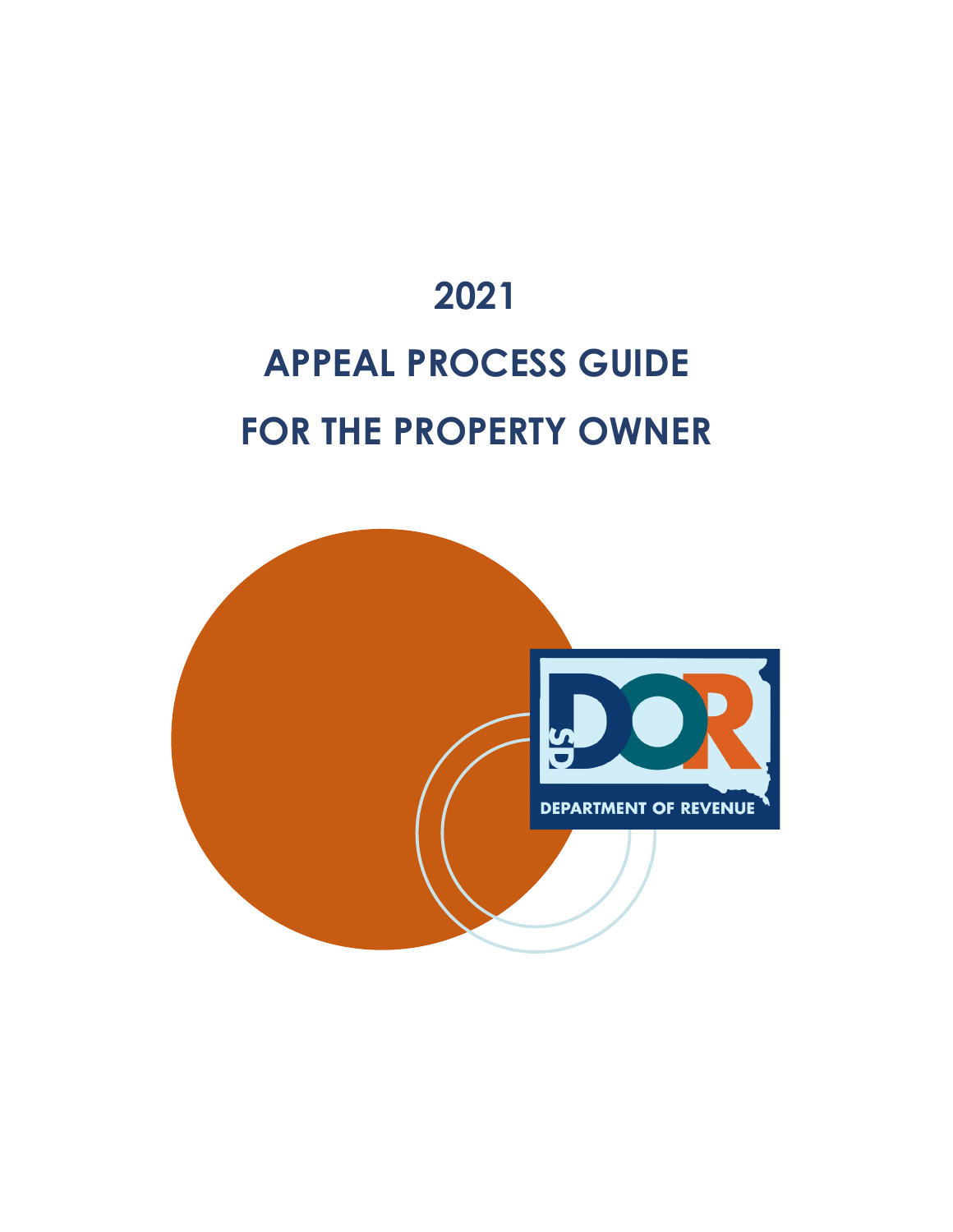## **2021 APPEAL PROCESS TIME FRAME**

March 1 - assessment notices must be mailed

March 15 - last day to file for owner-occupied status with Director of Equalization

## **Local Board of Equalization**

March 11 - last day to mail or file<sup>1</sup> written appeal with clerk of local board (10-11-[16\)](http://sdlegislature.gov/statutes/Codified_laws/DisplayStatute.aspx?Statute=10-11-16&Type=Statute)

March 15 - local board begins (10-11-[13\)](http://sdlegislature.gov/statutes/Codified_laws/DisplayStatute.aspx?Statute=10-11-13&Type=Statute)

March 19 - local board ends (10-11-[14\)](http://sdlegislature.gov/statutes/Codified_laws/DisplayStatute.aspx?Statute=10-11-14&Type=Statute)

March 26 - last day to receive written notice of local board's decision (10-11-[16.1\)](http://sdlegislature.gov/statutes/Codified_laws/DisplayStatute.aspx?Statute=10-11-16.1&Type=Statute)

#### **County Board of Equalization**

April 6 - last day to mail or file<sup>1</sup> written appeal with county auditor  $(10-11-23)$  $(10-11-23)$ 

April 13 - county board begins (10-11-[25\)](http://sdlegislature.gov/statutes/Codified_laws/DisplayStatute.aspx?Statute=10-11-25&Type=Statute)

May 4 - county board ends (10-11-[25\)](http://sdlegislature.gov/statutes/Codified_laws/DisplayStatute.aspx?Statute=10-11-25&Type=Statute)

May 7 - last day to receive written notice of county board's decision (10-11-[26.1\)](http://sdlegislature.gov/statutes/Codified_laws/DisplayStatute.aspx?Statute=10-11-26.1&Type=Statute)

## **Consolidated Board of Equalization**

April 6 - last day to mail or file<sup>1</sup> written appeal with county auditor  $(10-11-67)$  $(10-11-67)$ 

April 13 - consolidated board begins (10-11-[71\)](http://sdlegislature.gov/statutes/Codified_laws/DisplayStatute.aspx?Statute=10-11-71&Type=Statute)

May 4 - consolidated board ends (10-11-[71\)](http://sdlegislature.gov/statutes/Codified_laws/DisplayStatute.aspx?Statute=10-11-71&Type=Statute)

May 7 - last day to receive written notice of consolidated board's decision (10-11-[73\)](http://sdlegislature.gov/statutes/Codified_laws/DisplayStatute.aspx?Statute=10-11-73&Type=Statute)

# **Office of Hearing Examiners**

May 21 - last day to mail or file<sup>1</sup> a written appeal  $(10-11-42)$  $(10-11-42)$  with:

Chief Administrative Hearing Officer

523 E. Capitol Ave

Pierre, SD 57501

#### **Circuit Court**

Appealing from County Board - you must appeal within 30 days after notice has been served of the decision. Appealing from Office of Hearing Examiners - you must appeal within 30 days after notice of the decision.

 $1$ Use of the term "file" means in the hands of the official with whom it is to be filed. Postmarked by deadline is considered timely mailing.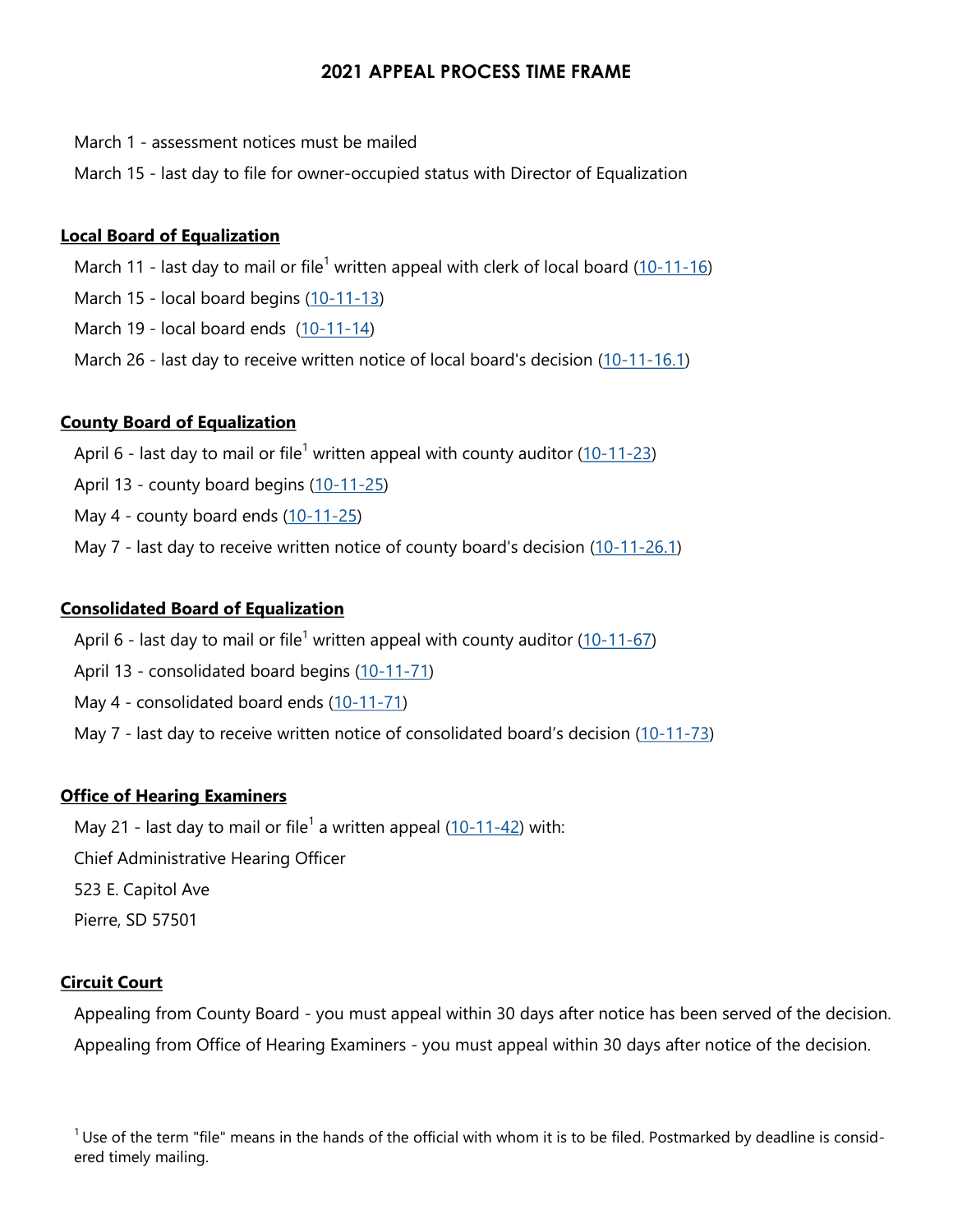It is important to remember that a property is to be valued fairly and uniformly. A property cannot be assessed higher than actual market value and cannot be assessed higher than other comparable properties.

If anyone has questions on this, please contact your local Director of Equalization or the Department of Revenue.

## **BASIC ASSESSMENT INFORMATION**

In South Dakota, it is the county assessor's responsibility to assign your property a value for tax purposes. For agricultural land, that value is based on the productivity value. For all other property, that value is equal to the amount for which it would sell on the open market. These values are sometimes called the "true and full value." After determining the market value and the classification of a parcel of property, the assessor sends a notice to the property owner. This assessment notice is to be mailed by March 1 of every year.

For non-agricultural property, county assessors determine the market value of property by using a combination of the following three approaches:

**Cost approach** - the assessor estimates the cost of replacing the property (structures), reduces that amount by its age (depreciation), and then adds the value of the land.

**Market approach** - the county assessor compares the subject property to like properties that have recently been sold.

**Income approach** - the assessor uses the value of the projected income from like properties to determine value.

The county assessor also classifies property as agricultural or non-agricultural. The assessor makes this determination by considering the property's primary use along with the amount of the owner's income derived from agriculture or the property size. All agricultural land is to be assessed using the productivity valuation method. Information concerning this valuation process and the data used to establish the values is available from your Director of Equalization and at the Department of Revenue and website at: [https://](https://dor.sd.gov/media/uxxjv0wm/2020-07_ag-land-productivity.pdf) [dor.sd.gov/media/uxxjv0wm/2020](https://dor.sd.gov/media/uxxjv0wm/2020-07_ag-land-productivity.pdf)-07\_ag-land-productivity.pdf

Owner-occupied single-family dwelling designates that a property will receive a lower levy for school general fund tax purposes. To be eligible, the property owner must have filed an "Owner-Occupied Certificate" by March 15, 2021. (Any property previously designated as owner-occupied would remain so, unless it sold or had a change in use.)

You may appeal your property's owner-occupied status. This appeal is made directly to the County Board of Equalization. In your appeal you must state that you meet the qualifications which are:

- (1) You owned the property on November 1, 2020.
- (2) You occupied the property on November 1, 2020.
- (3) This is the only property you own that would receive the owner-occupied status.
- (4) That the property is your principal place of residence
- (5) You filed the certificate by March 15, 2021.

You may also appeal the taxable/exempt status of your property. This type of appeal is made directly to the County Board of Equalization. Decisions of County Board of Equalization may be appealed in the same manner as other decisions.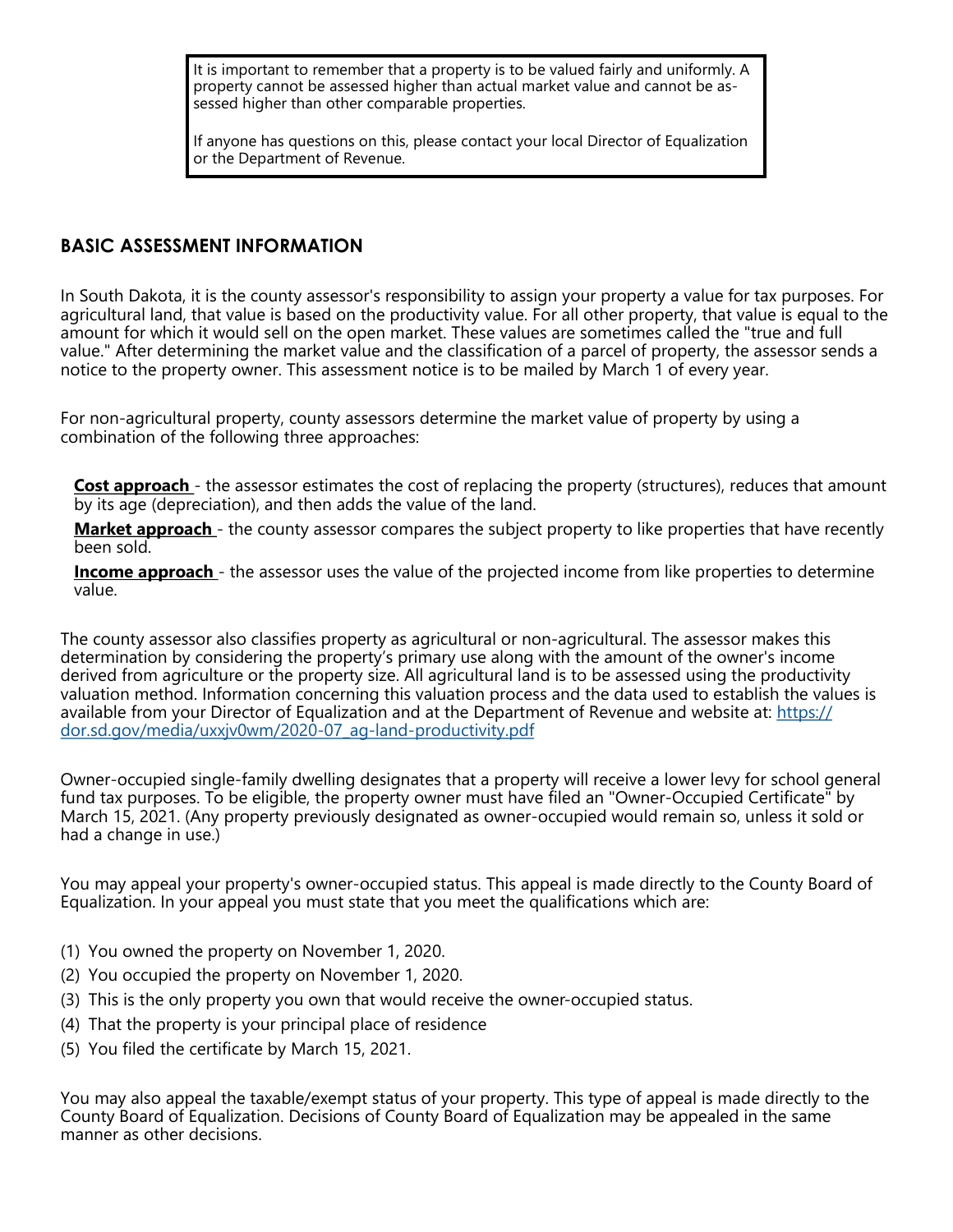# **PROPERTY OWNER'S RIGHTS AND DUTIES**

As the owner of real property in South Dakota, you have the right and duty to ensure your property is being assessed at no more than market value, as well as assessed equitably in relationship to other properties.

When you receive your assessment notice, it is your duty to review the notice to ensure the property is listed correctly. Also check the assessed value. Ask yourself "If I sold this property, is this the amount I would expect to receive?" If it is higher than what you think you could sell it for, first talk to your county director of equalization. He/she can explain how the values were determined and show you his/her methodology used in determining your value. If you still disagree with the assessment on your property, your first step in the appeal process is to the local board of equalization. Your appeal must be for the total value of the property. An appeal on just the structure value or just the land value will be considered an appeal of the entire property.

**A taxpayer must appeal first to the Local Board of Equalization [\(SDCL 10](https://sdlegislature.gov/Statutes/Codified_Laws/2037823)-11-27.) If they fail to do so, they forfeit their appeal rights to the remaining boards.** 

**NOTE: The following people do not have to appeal to the local board before going to county board:** 

•*Non-residents* - A property owner is considered a non-resident if the person resides outside the local board jurisdiction. A non-resident does not have to appeal to the local board before appealing to county board but may do so if desired.

•*Unorganized township property owners* - as there is no local board for unorganized townships, these property owners appeal directly to the county board of equalization.

Any lessee responsible for payment of taxes pursuant to the provisions of a lease shall be considered the taxpayer and may also appeal the valuation, classification, taxable status of the property.

# **LOCAL BOARD**

The first step in the appeal process is to the local board of equalization. The local boards consist of the township board of supervisors or the governing board of the municipality, and a member of the school board. The board's primary function is to determine that all taxable properties have been placed on the assessment roll and that a reasonable degree of equalization exists among these properties. The board, however, may only equalize assessments between individual properties. It may not change the level of assessment between entire classes of property, such as agricultural and non-agricultural.

To appeal to the local board, you must notify the clerk in writing of the local board, stating you wish to appeal the assessment of your property. The clerk must receive your notification by March 11, 2021. Postmarked by this date is considered timely. You should state the legal description of the property you are appealing and a brief explanation of why you are appealing, such as "property is higher than market value".

Your local board clerk will notify you when your appeal will be heard by the local board. During this hearing, the form PT17 must be completed. If you appear at the hearing, the clerk will help you complete the form. Your explanation of your appeal may be in person or in writing. It should state the reason you are appealing your assessment. You must also have evidence to prove your point. Just stating the value is too high is not enough. Suggested points are: sales of properties you believe are similar to your property, assessments of properties similar to yours, etc. Point out how the properties are comparable to your property.

The local board must notify you in writing of the decision by March 26, 2021.

The county board will notify you when your appeal will be heard. The county board must notify you of their final decision by May 7, 2021.